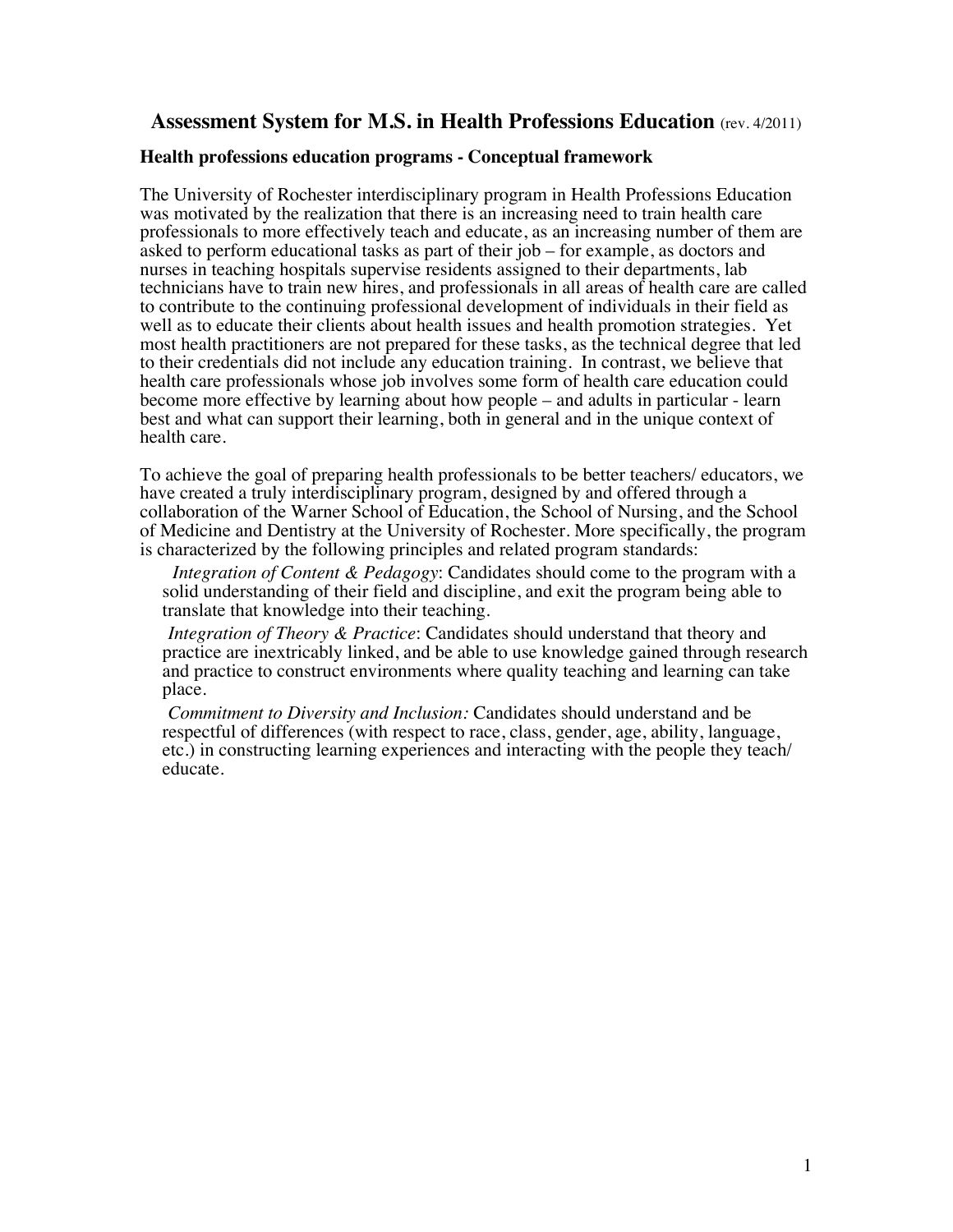## **Health Profession Education Candidates Targeted Proficiencies**

- 1. Candidate demonstrates an understanding of the history and context of health professions education.
- 2. Candidate demonstrates an understanding of the current research on how people learn and how learning can be best supported
- 3. Candidate demonstrates the ability to design instruction that supports diverse learners
- 4. Candidate demonstrates the ability to employ effective pedagogical practices in their clinical teaching, using the most appropriate instructional method in light of the audience, context, and purpose.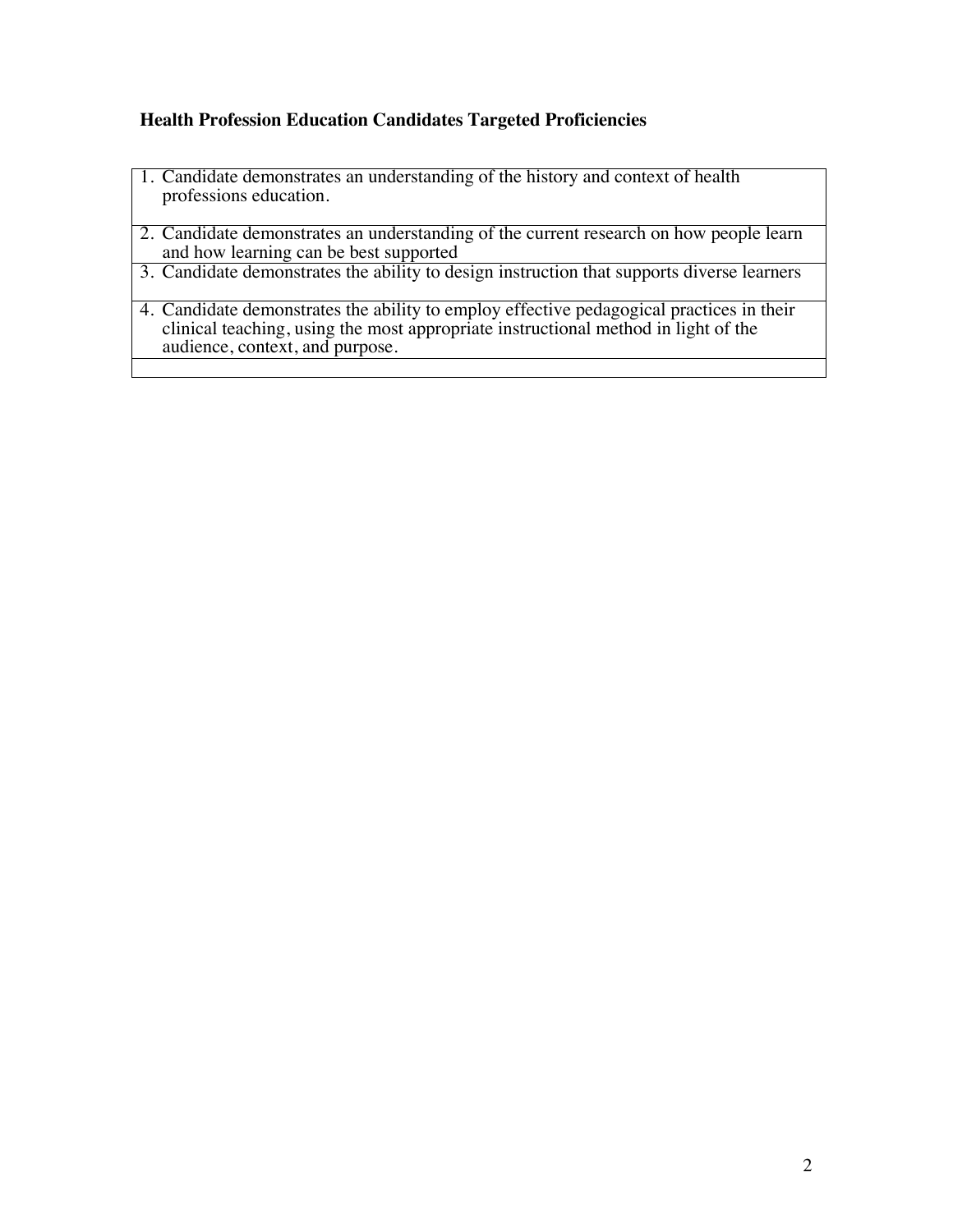**Core required courses and proficiencies addressed**

*List of core courses:* 

 **EDU 497: Teaching and Learning in Higher Education** (3 credits) **EDU 580: Foundations of Health Professions Education** (3 credits) **EDU 581: Clinical Teaching in Health Care Professions Education: Teaching and Instructional Methods** (3 credits) **ED 437: Diversity and Equity in Higher Education** (3 credits) **ED 406: Master's Research Methods** (3 credits)

In what follows we provide a brief description of each course, along with the list of the key targeted proficiencies the course is designed to help develop.

*All courses are 3 credit hours unless otherwise indicated.*

## **EDU 497: Teaching and Learning in Higher Education**

*(Targeted competencies: 2 & 3)*

A study of theory-based effective teaching, learning, and assessment practices for use in higher education and learning organizations. Stresses teaching, learning, and assessment practices that facilitate meaningful learning. Designed to meet the diverse needs and interests of a broad range of graduate students, teachers, and working professionals who are interested or currently working in higher education or learning organizations.

## **EDU 580: Foundations of Health Professions Education**

*(Targeted competencies: 1 & 2)*

A foundational study of the historical, scientific, social and political roots of health professions education, educational theory, and the continuum of this education. This course provides the contextual framework for education in the health professions and emphasizes the historical and sociological theory of the evolution of this education. We will also critically examine the roles and responsibilities in the assessment and certification of graduates, as well as discuss the framework for accreditation and licensing of health care professionals. Current program assessment methods and tools are reviewed, as well as ethics and responsibilities of education leaders in different roles.

## **EDU 581: Clinical Teaching in Health Care Professions Education: Teaching and Instructional Methods**

### *(Targeted competencies: 1, 2, 3 & 4)*

This course presents traditional and innovative methods used in clinical teaching to enhance student and practitioner knowledge, skills and attitudes, and critically examines the theories behind different teaching methodologies. Current and potential future uses of technology in active learning strategies in the clinical environment will be discussed. Ethical and patient safety issues are also explored.

## **ED 437: Diversity and Equity in Higher Education**

*(Targeted competencies: contributes to all competencies)*

This course raises and explores equity issues related to race, ethnicity, class, gender, disability and other dimensions of diversity, with a special focus on higher education institutions in particular, and adult education more generally.

## **ED 406: Master's Research Methods**

*(Targeted competencies: contributes to all competencies)*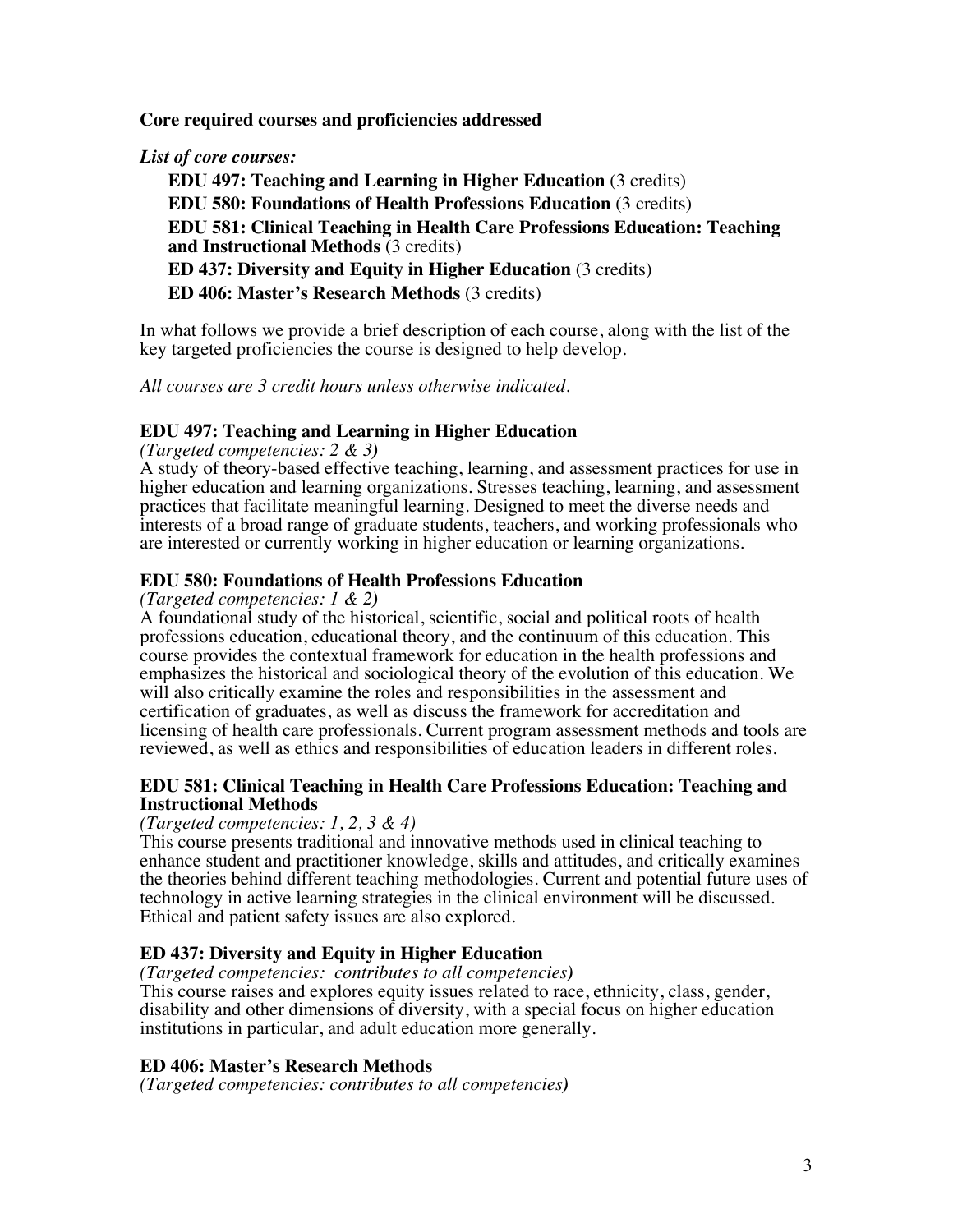Introduces research methods and research design in education, emphasizing both qualitative and quantitative research design and analytic thinking. Prepares students to be literate consumers of different types of education research using multiple methodologies.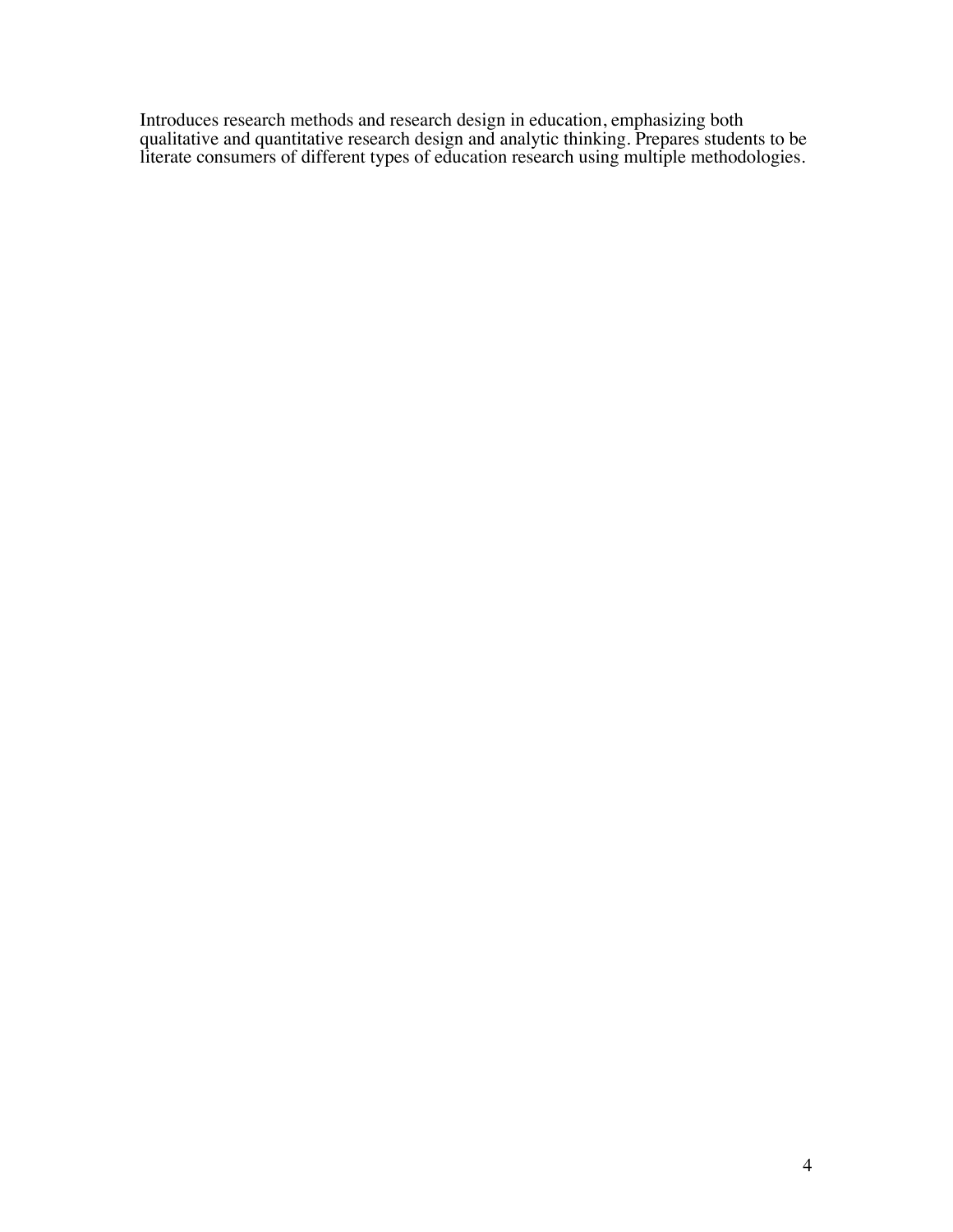## **Major Summative Assessments for Health Professions Education Candidates**

*(in addition to other formative assessments taking place within each course)*

| <b>Name of Assessment:</b> |                                                                       | <b>Type or Form of</b>                                                                                                               | When the             | Evaluator(s):           |
|----------------------------|-----------------------------------------------------------------------|--------------------------------------------------------------------------------------------------------------------------------------|----------------------|-------------------------|
|                            |                                                                       | Assessment:                                                                                                                          | <b>Assessment</b> is |                         |
|                            |                                                                       |                                                                                                                                      | Administered:        |                         |
|                            | <b>Common assessments:</b>                                            |                                                                                                                                      |                      |                         |
|                            | 1. Admissions portfolio                                               | Portfolio (including<br>a combination of<br>grades, self-<br>reflection,<br>performance<br>assessment, expert<br>opinion, interview) | Prior to admissions  | Program faculty         |
|                            | 2. EDU580 Paper $#1$                                                  | Essay/Performance                                                                                                                    | <b>EDU 580</b>       | Course instructor       |
|                            | (Historical forces<br>shaping health<br>professions education)        | assessment                                                                                                                           |                      |                         |
| 3.                         | <b>EDU580 Final Group</b>                                             | Project/                                                                                                                             | <b>EDU 580</b>       | Course instructor       |
|                            | Project (Proposal for a<br>reform effort in health<br>care education) | Performance<br>assessment                                                                                                            |                      |                         |
| 4.                         | <b>EDU497</b> Final Project                                           | Project/                                                                                                                             | <b>EDU 497</b>       | Course instructor       |
|                            |                                                                       | Performance<br>assessment                                                                                                            |                      |                         |
|                            | 5. EDU497 Final Course                                                | Self-report                                                                                                                          | <b>EDU 497</b>       | Course instructor       |
|                            | Reflection                                                            |                                                                                                                                      |                      |                         |
|                            | 6. EDU581 Final Project                                               | Project/Performance<br>assessment                                                                                                    | <b>EDU 581</b>       | Course instructor       |
|                            | 7. Final transcript                                                   | Grades                                                                                                                               | Prior to graduation  | <b>Student Services</b> |
|                            | review                                                                |                                                                                                                                      |                      | staff                   |
|                            | 8. Final Portfolio                                                    | Portfolio                                                                                                                            | At the completion    | Candidate's             |
|                            |                                                                       |                                                                                                                                      | of coursework but    | advisor and a           |
|                            |                                                                       |                                                                                                                                      | prior to graduation  | second reader           |
|                            | 9. Alumni survey                                                      | Survey/self-report                                                                                                                   | Post graduation      | Candidate               |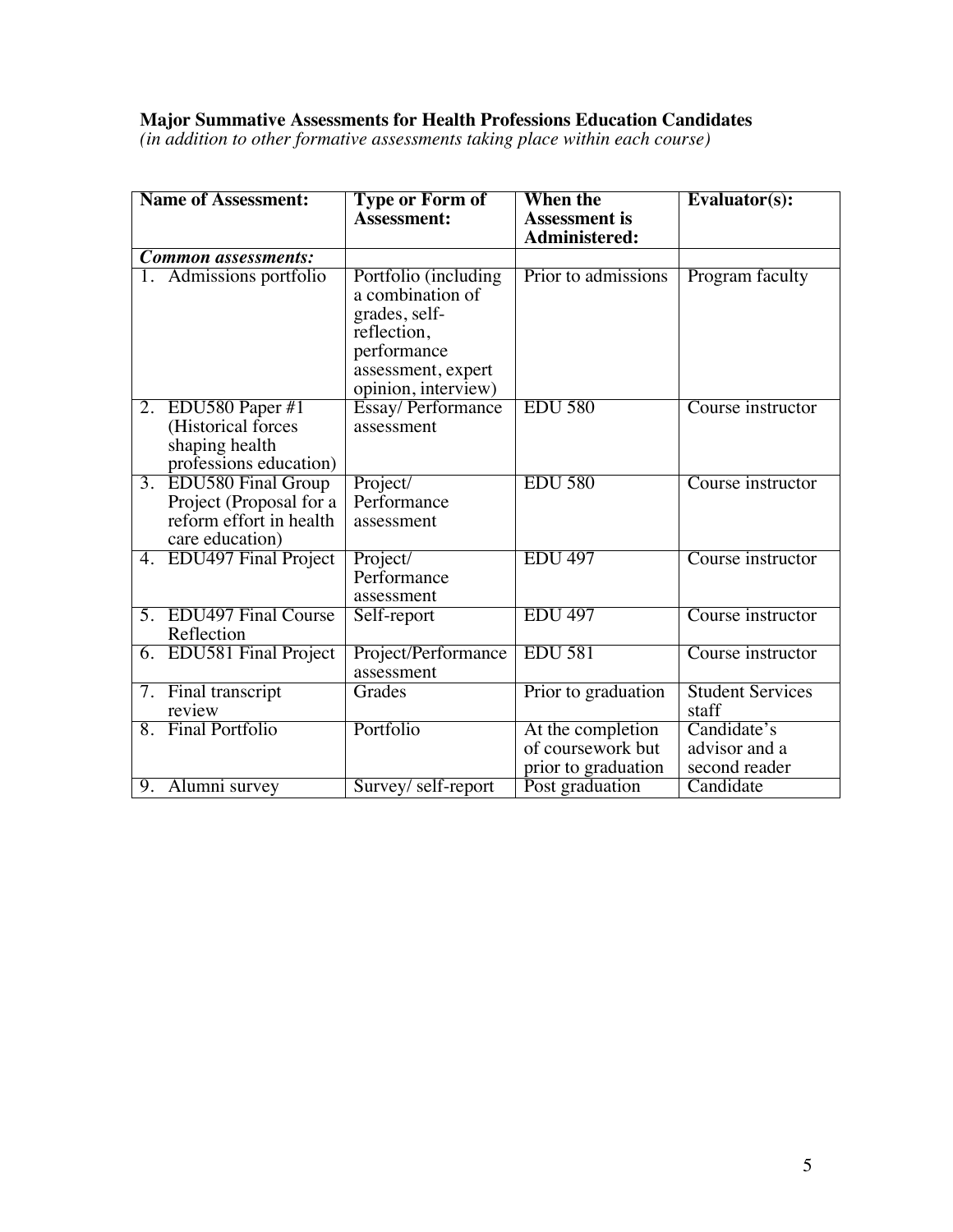### **Detailed description of Health Professions Education program assessment system**

### **ON-GOING FORMATIVE ASSESSMENT:**

How do we ensure that we monitor candidates' learning fairly and consistently, and use this information to provide them with useful feedback and to improve instruction throughout their program?

 Multiple assessments are used, at different points in each course (as articulated in the syllabus of each course).

Assessment is aligned with course goals and overall program standards:

o The syllabus of each "core" course identifies the course goals

Candidates are evaluated fairly and consistently:

- o Candidates receive written guidelines for each main assignment in the course, including an articulation of the evaluation criteria to be used*.*
- o The program has also prepared "template rubrics" for some types of assignments which individual instructors can use and adapt if they wish.
- o Each course syllabus identifies how the grade for the course will be determined.

 One F or two C's in any course will cause a candidate to be withdrawn from the program.

 As assignments are given throughout each course, the course instructor can use the information thus gathered to both (a) provide timely feedback to candidates about their progress in the course and take specific actions when needed, and (b) make immediate adjustments in his/her teaching to maximize candidates' learning opportunities.

 Every time a course is offered, it has been our faculty's practice to review and revise the course activities, readings and other assignments, and assessment rubrics, based on candidate assessment data as well as the feedback received through course evaluations.

### **SUMMATIVE ASSESSMENTS WITHIN CORE COURSES:**

The combination of the three core courses (EDU497: Teaching & Learning in Higher Education, EDU580: Foundations of Health Professions Education, and EDU581: Clinical Teaching in Health Care Professions Education: Teaching and Instructional Methods) have been designed so that, in combination, they will develop the four program targeted proficiencies. Therefore, the key assessments given in these courses were designed to measure achievement of a subset of the program targeted proficiencies. More specifically

 **EDU580 Paper #1:** In this paper students are expected to describe and critique the historical forces that have shaped health professions education, drawing upon course readings and discussions.

 **EDU580 Final Group Project:** This project requires students, in small groups, to develop and present a written proposal that outlines a comprehensive effort to reform health professions education, focusing on one specific discipline and addressing the following topics: (1) major historical forces informing development; (2) the current social context; (3) the current state of health professional education practice; (4) recommendations for change at the system level and course level that include curriculum, pedagogy and assessment. The proposal should draw upon course materials as well as additional research, as necessary.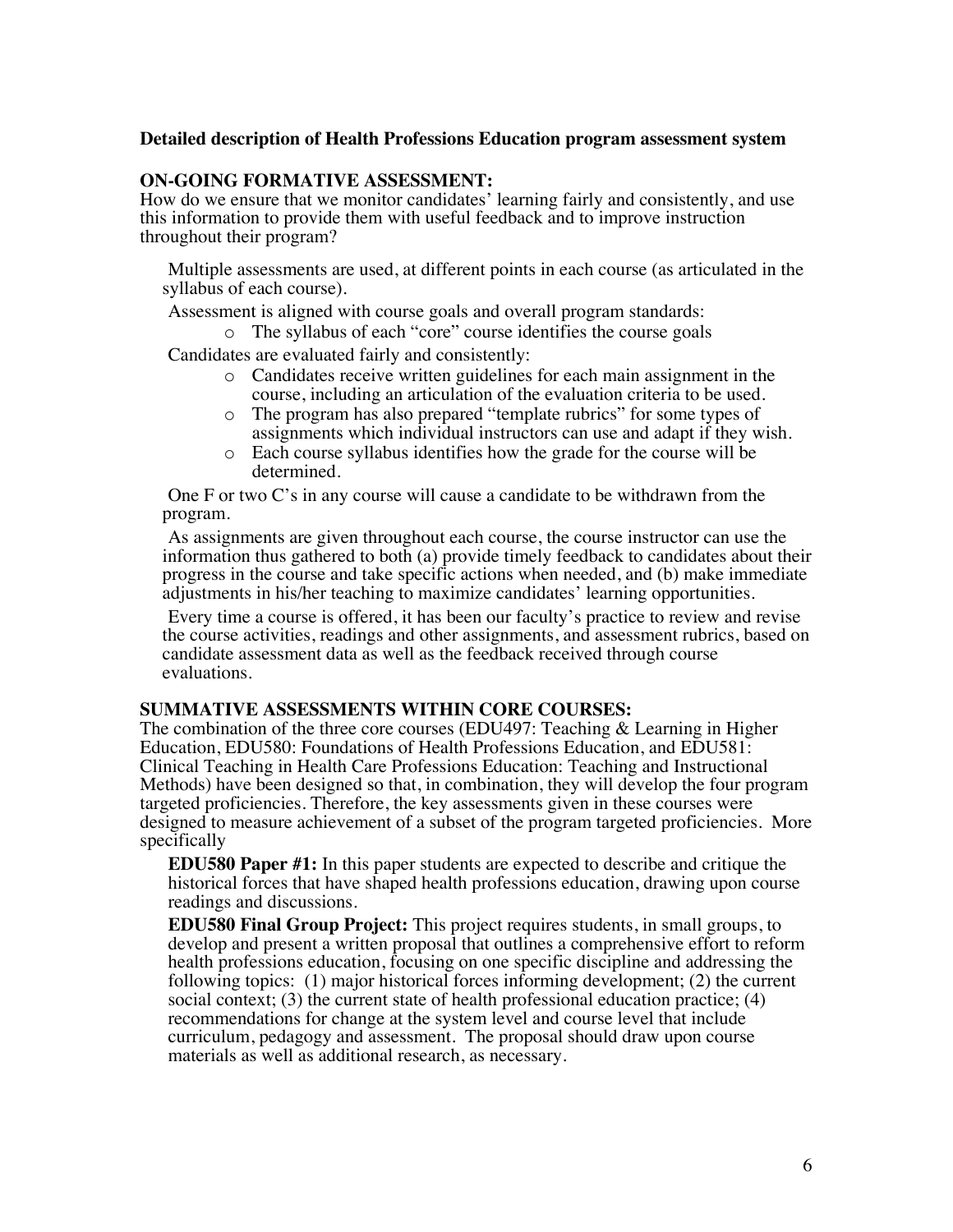**EDU497 Final Project:** As a culmination of this course, each candidate designs a lesson for an audience of his/her choice integrating their emerging theories of the teaching and learning of adults.

 **EDU497 Final Reflection:** At the end of the course, students are asked to reflect in writing on their learning and how it is influencing their teaching. This informal paper should include specific references to both readings and experiences that were instrumental to the learning identified.

 **EDU581 Final Project:** As a culmination of this course, each candidate designs and teaches a 1-hour clinical lesson to the audience of his/her choice, is observed by course instructors and classmates while teaching this lesson and has a debriefing meeting with the observers, and then prepares a final report on this experience. The report must include a detailed description revised in light of the implementation, an evaluation of the lesson, and reflections about what the candidate learned from this experience.

#### **Assessments for Graduation:**

#### *Major assessments:*

- o **Transcript review –** to determine that all course requirements have been completed and the grade received is at least B- (with at most one exception).
- o **Comprehensive Portfolio**, prepared by each candidate at the end of all coursework to collect evidence to demonstrate that they have acquired all the proficiencies identified as program goals. Comprised of a narrative reflection + documents provided as evidence, this portfolio is reviewed and evaluated by the candidate's advisor and a second reviewer using rubrics developed by the program. The advisor compiles a summative evaluation that reflects agreed-upon scores for each rubric (which is entered into Warner Assessment Database).

*Threshold:* In order to graduate from the program, candidates need to (a) have completed all coursework agreed upon in their program of study (w/ no more than one  $C$ ), (b) have scores at the "basic proficiency" level (3) or above for all proficiencies measured in the portfolio.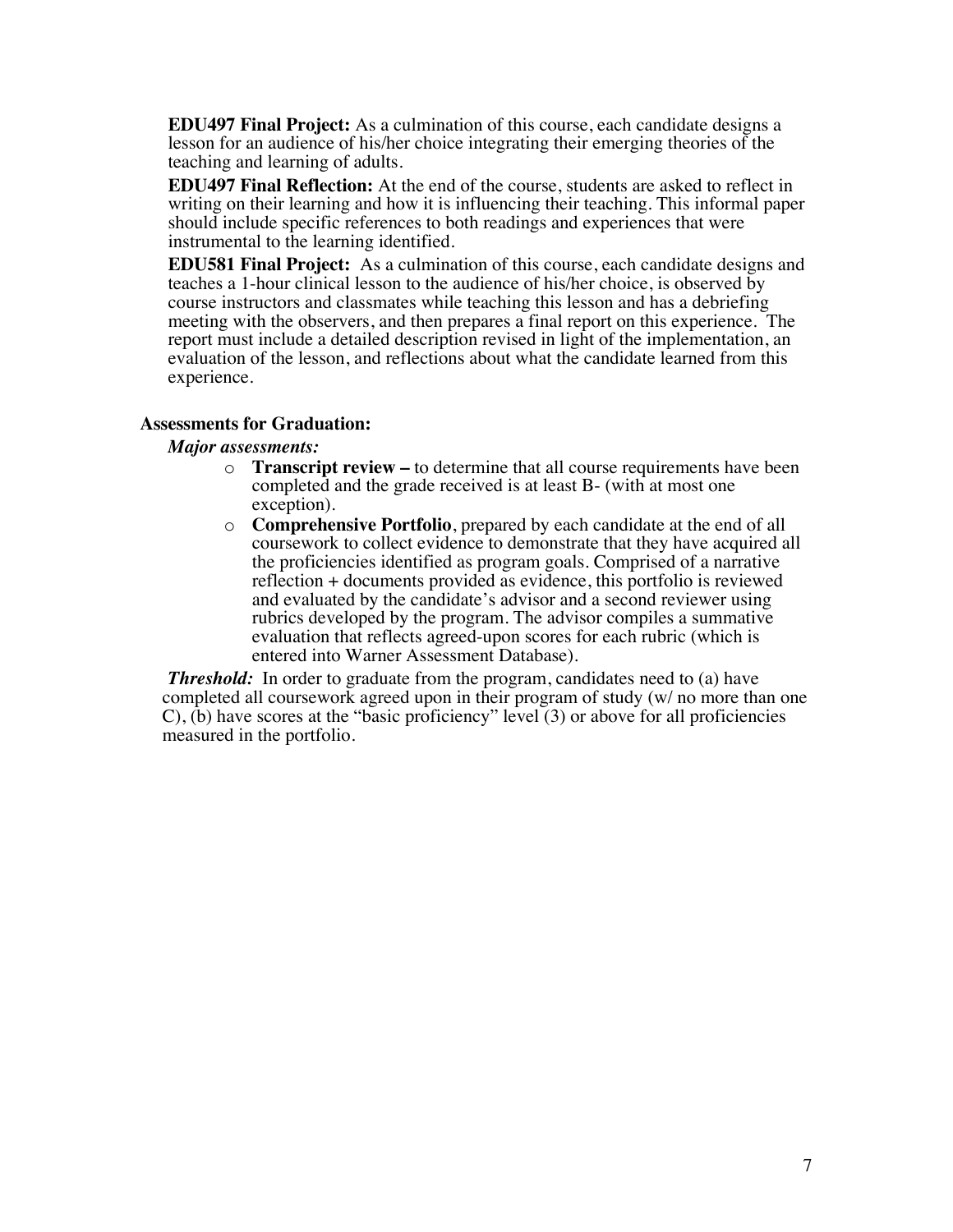**Map of targeted proficiencies, their development and assessment:**

| <b>PROFICIENCY</b>                                                                                                                                                                                                                         | <b>REQUIRED</b><br><b>COURSES</b><br><b>DEVELOPING</b><br>IT: | <b>KEY SUMMATIVE</b><br><b>ASSESSMENTS MEASURING IT:</b>                                       |
|--------------------------------------------------------------------------------------------------------------------------------------------------------------------------------------------------------------------------------------------|---------------------------------------------------------------|------------------------------------------------------------------------------------------------|
| 1. Candidates will<br>demonstrate an<br>understanding of the<br>history and context of<br>health professions<br>education.                                                                                                                 | EDU580;<br><b>EDU 581</b>                                     | EDU 580 Paper #1<br>EDU 580 Final Project<br>Portfolio                                         |
| 2. Candidates will<br>demonstrate an<br>understanding of the<br>current research on<br>how people learn and<br>how learning can be<br>best supported                                                                                       | EDU 497;<br>EDU 580;<br><b>EDU 581</b>                        | EDU 497 Final Project<br>EDU 497 Final Course Reflection<br>EDU 581 Final Project<br>Portfolio |
| 3. Candidates will<br>demonstrate the ability<br>to design instruction<br>that supports diverse<br>learners                                                                                                                                | EDU 497;<br><b>EDU 581</b><br>EDU 580;<br><b>EDU 437</b>      | EDU 497 Final Project<br>EDU 581 Final Project<br>Portfolio                                    |
| 4. Candidates will<br>demonstrate the ability<br>to employ effective<br>pedagogical practices<br>in their clinical<br>teaching, using the<br>most appropriate<br>instructional method in<br>light of the audience,<br>context, and purpose | <b>EDU 581</b>                                                | EDU 581 Final Project<br>Portfolio                                                             |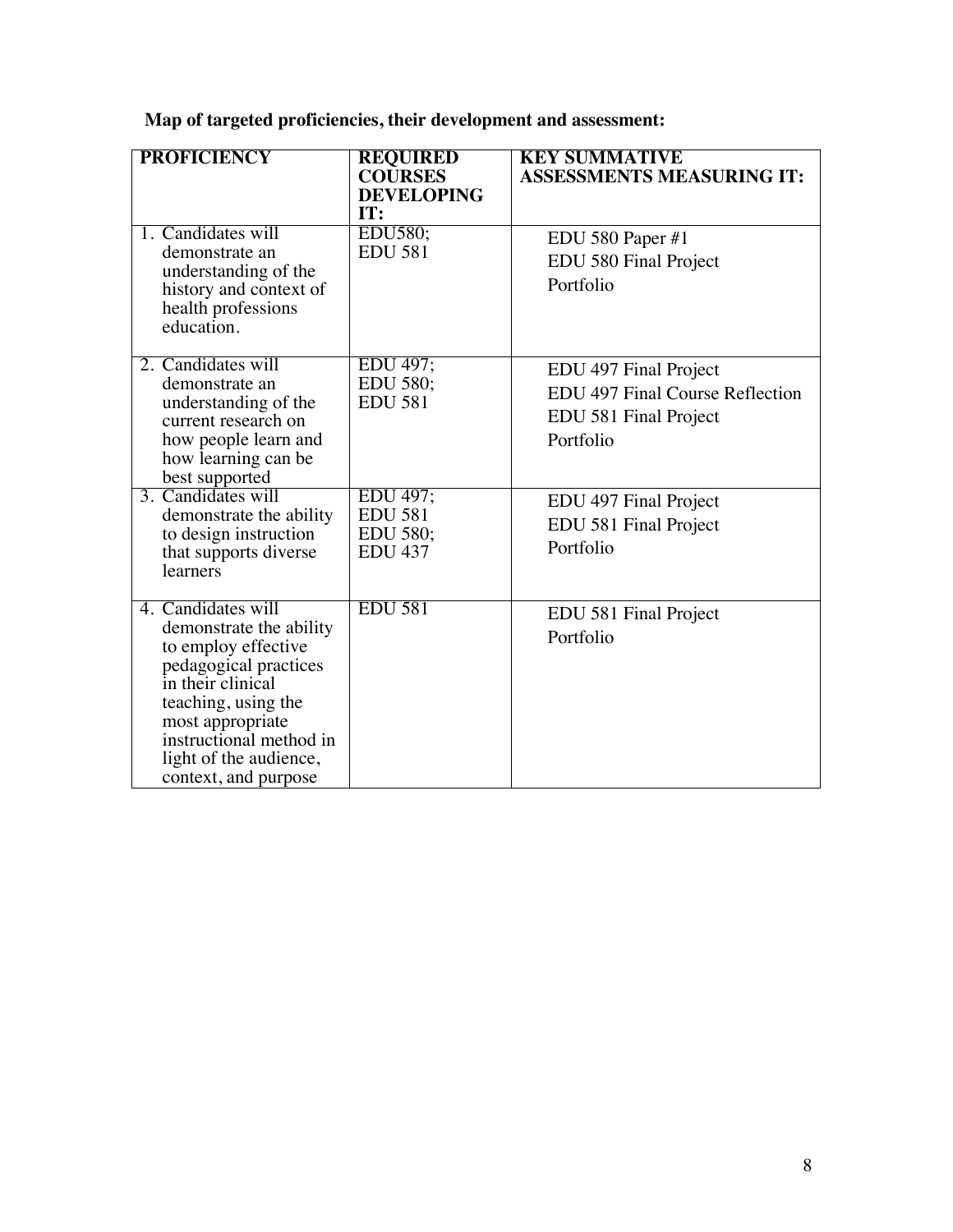## **Final Portfolio for M.S. in Health Professions Education**

# **Goals of the portfolio**

This "Final Portfolio" assessment has been designed to assess the extent to which you have achieved the set of proficiencies we have established as the goal of our M.S. in Health Professions Education program. We also expect that creating the portfolio will be a valuable learning experience for you, as it will require you to look back at your entire experience in the program, reflect on what is required to be a good educator in the context of health care, and examine what you have accomplished so far and what you would like to develop further in your practice.

Candidates who do not receive a passing grade in this portfolio will not be able to graduate from their program.

# **Targeted proficiencies**

The following is the set of proficiencies that all students in the M.S. in Health Professions Education program need to be able to demonstrate in order to graduate:

- *1. Candidate demonstrates an understanding of the history and context of health professions education.*
- *2. Candidate demonstrates an understanding of the current research on how people learn and how learning can be best supported*
- *3. Candidate demonstrates the ability to design instruction that supports diverse learners*
- *4. Candidate demonstrates the ability to employ effective pedagogical practices in their clinical teaching, using the most appropriate instructional method in light of the audience, context, and purpose.*

# **Portfolio content and organization**

Your portfolio will need to include the following three sections:

- 1. A **Personal Statement,** where you introduce yourself as a health care educator and provide information that you think would be helpful for a reviewer to know before looking at the rest of the documents included in your portfolio. Among other things, this section should articulate your area of specialization within the health care professions, your career goals, and "what kind of educator" you want to be and why.  $(1-3$  pages single-spaced)
- 2. A **Narrative** section, where you "make the case" that you have achieved each of the targeted proficiencies. This will require that, for each targeted proficiency, you identify the extent to which you believe you have achieved that proficiency as a result of your experiences in the program and provide evidence to support your claim. In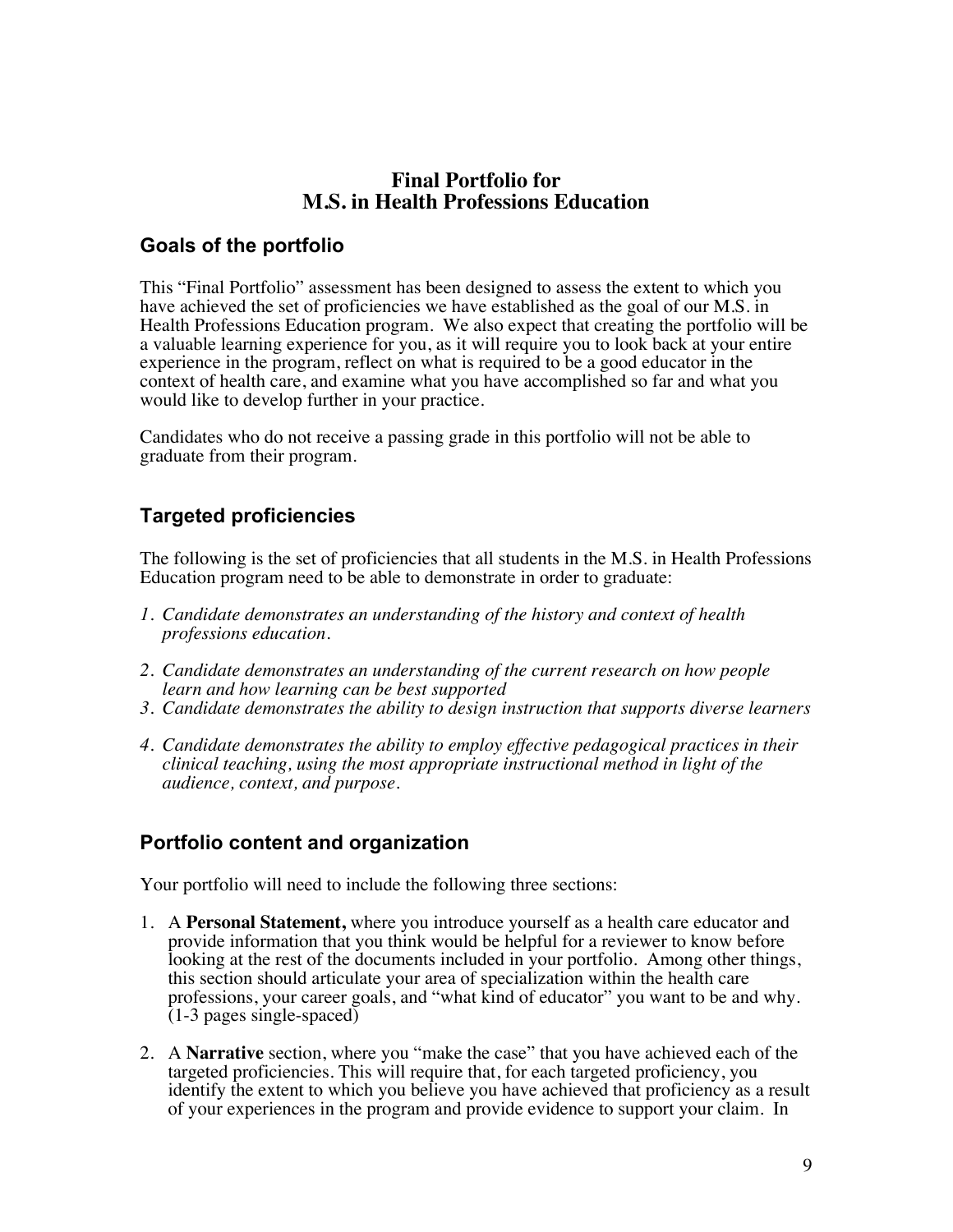most cases, the evidence will consist of referring to samples of your best work within the program that illustrate that proficiency, as included in the *Exhibit* section. Your narrative must be organized in four sections, one for each of the program targeted proficiencies.

3. An **Exhibits** section, where you collect samples of your best work in the program and other relevant artifacts you refer to as evidence in your narrative. While you can select most of these documents based on your narrative and unique experiences in the program, we require at a minimum every student to include a copy of the graded version of EDU580 paper # 1 and final project, EDU497 final project and final reflection paper, and EDU581 final project. For easy reference and retrieval, each document included in the Exhibit needs to be clearly titled and listed in the Table of Contents.

We encourage students to submit their Portfolio electronically, so that relevant documents included as evidence in the Exhibits section can be easily accessed when mentioned in the Narrative section by clicking on a link. Students who prefer to submit a paper copy of their portfolio, however, can do so, as long as they number the pages in the Exhibits section consecutively, and clearly label each document for easy retrieval.

## **Evaluation rubrics**

For each of the targeted proficiencies, we have created a holistic rubric that makes explicit what we consider as:

 **Insufficient** – i.e., the evidence provided in the portfolio suggests that the candidate has not attained the proficiency in question at the minimum acceptable level for graduation

**Emergent**  $-$  i.e., the evidence provided in the portfolio is not sufficient to demonstrate that the candidate has attained the proficiency in question at the minimum acceptable level for graduation, but it suggests that minimal additional evidence or experiences may be acquired within no more than 16 weeks

**Basic proficiency–** i.e., the evidence provided in the portfolio suggests that the candidate has attained the targeted proficiency at least at the minimum acceptable level for graduation

**Target proficiency** – i.e., the evidence provided in the portfolio suggests that the candidate has attained the targeted proficiency at or above the level we would ideally like graduates to achieve at the completion of this program or above.

## **Portfolio evaluation process**

Your portfolio will be evaluated by two faculty members – your advisor in the Warner School and a "second reader" from the health care field assigned by the program director in consultation with your advisor.

Evaluations by the course instructor of the program summative assessments (i.e., EDU580 paper # 1 and final project, EDU497 final project and final reflection paper, and EDU581 final project) will be honored by the portfolio reviewers. This means that if you earned at least "basic proficiency" with respect to a specific targeted proficiency on these assignments, you can be assured that that targeted proficiency has been met. However, if you earned less than basic proficiency for a specific targeted proficiency on the program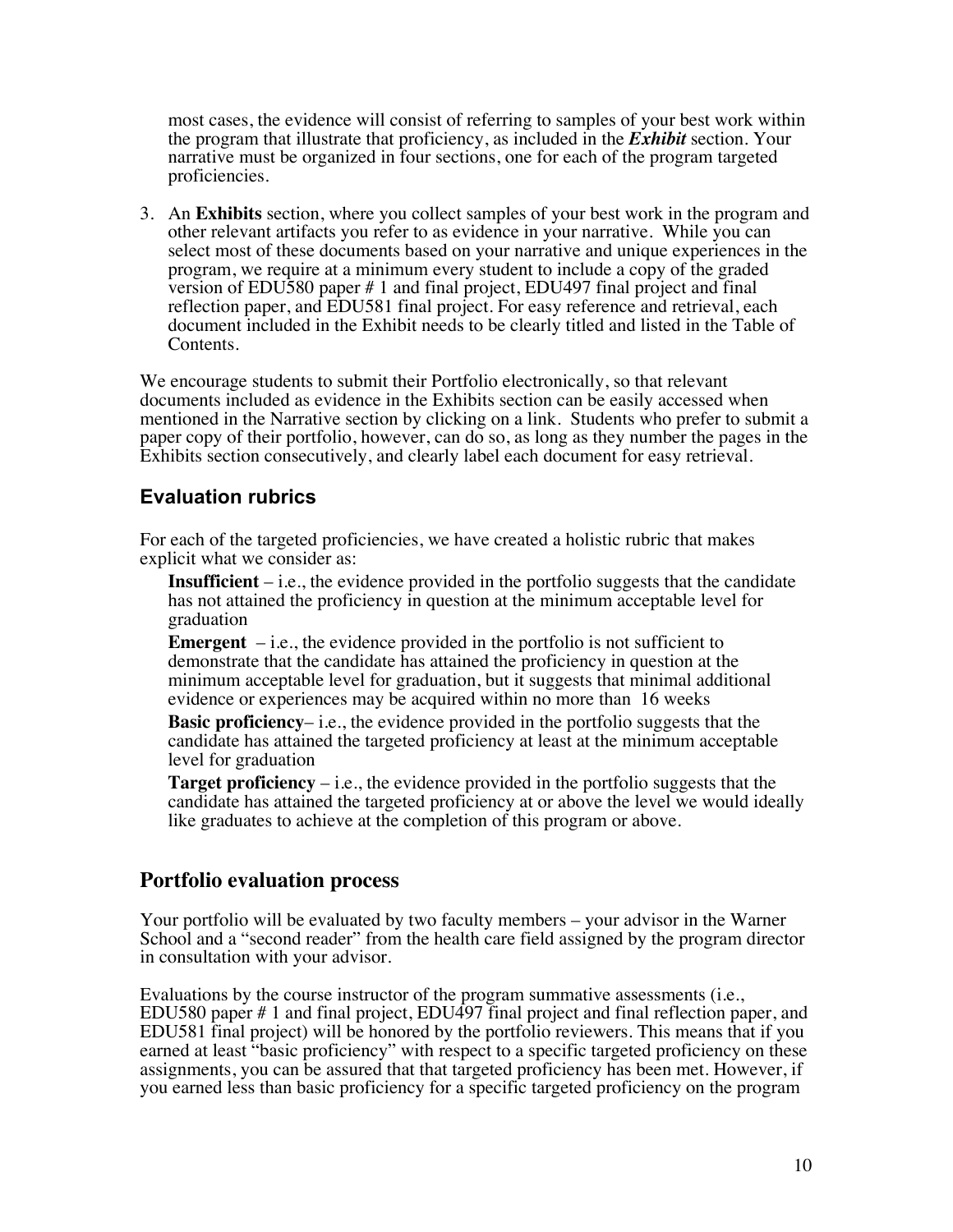summative assessments or you want to demonstrate your current level of proficiency, you must include other exhibits as evidence to be evaluated by the portfolio reviewers.

Each reviewer will independently score your portfolio according to the program rubrics; if there is disagreement in their evaluation for any proficiency, the two reviewers will discuss it and reach consensus. Whenever a proficiency is evaluated as "Insufficient" or "Emergent" a detailed explanation of the identified shortcomings and what needs to be done to overcome them will be provided. You will receive the result of the reviewers' combined evaluation

### **You need to receive an evaluation of 3 or 4 on each of the targeted proficiencies in order to pass this final comprehensive portfolio evaluation and graduate from the program.**

If you were marked as "Insufficient" or "Emergent" in one or more proficiencies, you will have <u>one</u> chance to revise and resubmit your portfolio **within the next 6 months** (unless a resubmission is contingent on taking or re-taking a course that is not offered within the next 6 months).

# **Portfolio resubmission guidelines**

If you did not pass your first portfolio submission, you have to resubmit the entire portfolio, along with a copy of your original evaluation and a cover letter that explains in detail what additions and other changes you have made, and why you think that the revised portfolio addresses all the deficiencies identified by the original reviewers.

Whenever possible and desirable, the same original two reviewers will usually review the resubmission.

Students who fail to receive a passing grade in this resubmission are involuntarily withdrawn from the program.

# **Portfolio submission dates**

Because of its comprehensive nature, this portfolio needs to be submitted at the end of your program, after you have successfully completed all the coursework required for your program and with sufficient time to ensure its evaluation before our graduation deadlines.

Therefore, there are three deadlines for the submission of the comprehensive portfolio during each academic year:

 *For May graduation:* April 30 *For October graduation:* September 1 *For March graduation:* February 1